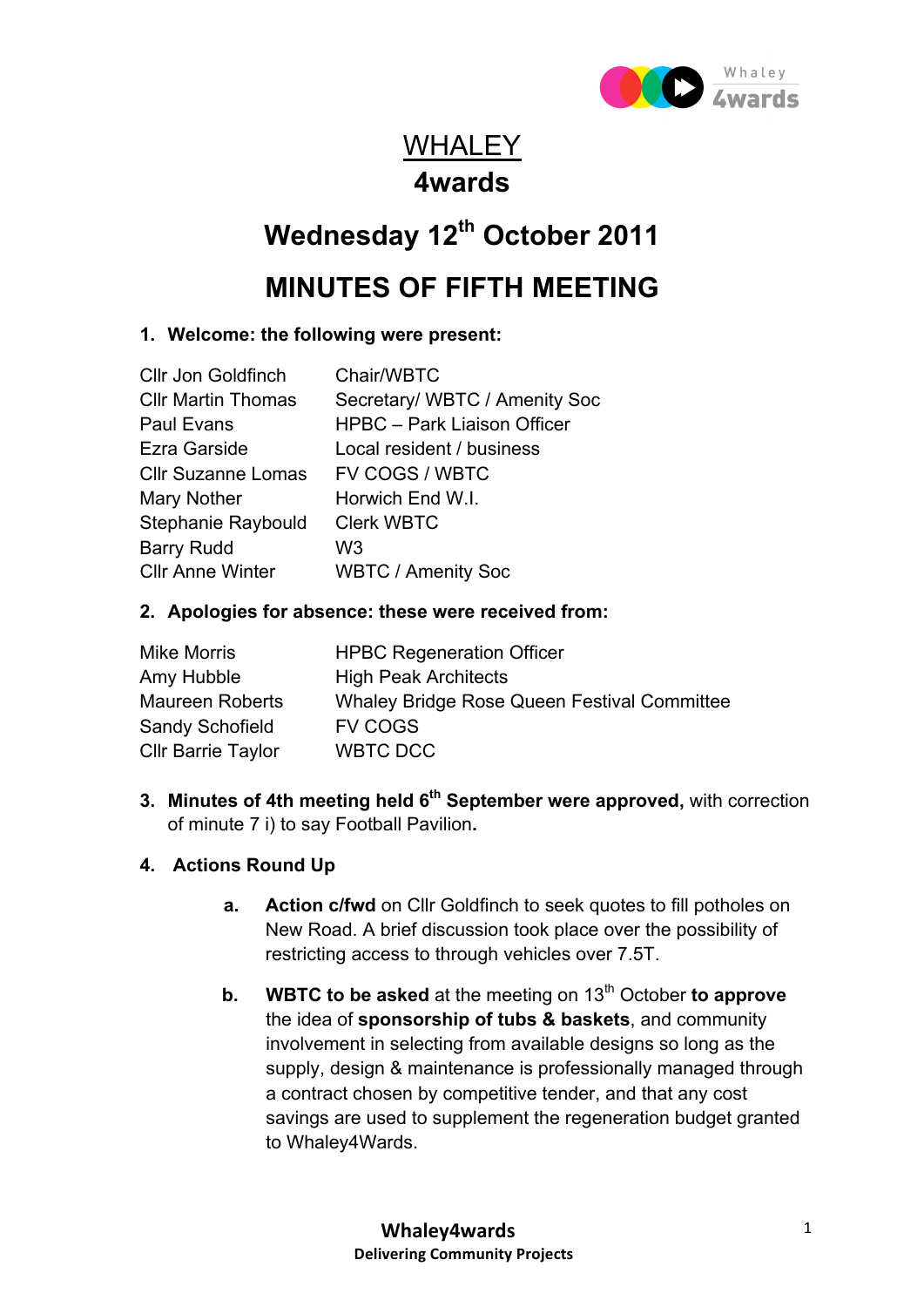

- **c.** Assuming WBTC agrees, Cllr Thomas to **contact local firms** & establish the level of interest in sponsoring the floral displays
- **d.** Cllr Thomas has circulated the draft constitution and comments were received from HPCVS.
- **e.** In respect of the Red Telephone Box, Stephanie Raybould has registered an expression of interest with the leader fund.
- **f. Action c/fwd:** Cllr Jon Goldfinch to write to Alan Harrison regarding painting and decorating projects: Football Pavilion, Mechanics Institute, Street Furniture, Swings on Orchard Close and Bridgemont Children's Play Area Equipment.
- **g.** The names of sculptors who made the New Mills High Lea Park sculptures have been obtained (Lorraine Botterill), and also the sculptor of the flying fish at Torrs Hydro (Simon O'Rourke). The Park Ranger has expressed support to the idea of such sculptures being installed in the Memorial Park as and when suitable tree trunks become available.
- **h.** With regard to uncleared dead poisoned weeds along the ginnel in Furness Vale (footpath 7), Cllr Lomas has been informed that DCC was not responsible for that spraying, but suspects it may be HPBC. To be followed up by WBTC.
- **i.** c/fwd action to request the TSW/2<sup>nd</sup> Bridge project group to have the galvanised railings by the canal basin attended to.
- **j.** Regarding the damage to the pathway on the linear park, Cllr Goldfinch reported that Les Latham has the work in hand.
- **5. Correspondence**: None except as noted.

#### **6. Project Roundup and Reprioritisation**

- **a.** Regarding the hanging baskets and tubs project, it was agreed to maintain a uniformity of planting of the hanging baskets, and look for some variety perhaps with the tubs.
- **b.** Re-use of the Red Telephone Box ex Bings Road as a tourist information point. W3 does incorporate the promotion of tourism in its remit, and Whaley Bridge Amenity Society aims to secure the development of features of historic or public interest in the area. The latter group meets 18<sup>th</sup> October and Cllr Thomas and Cllr Winter will seek its formal involvement in the project, on the basis said group attracts no liability for ongoing maintenance of the box,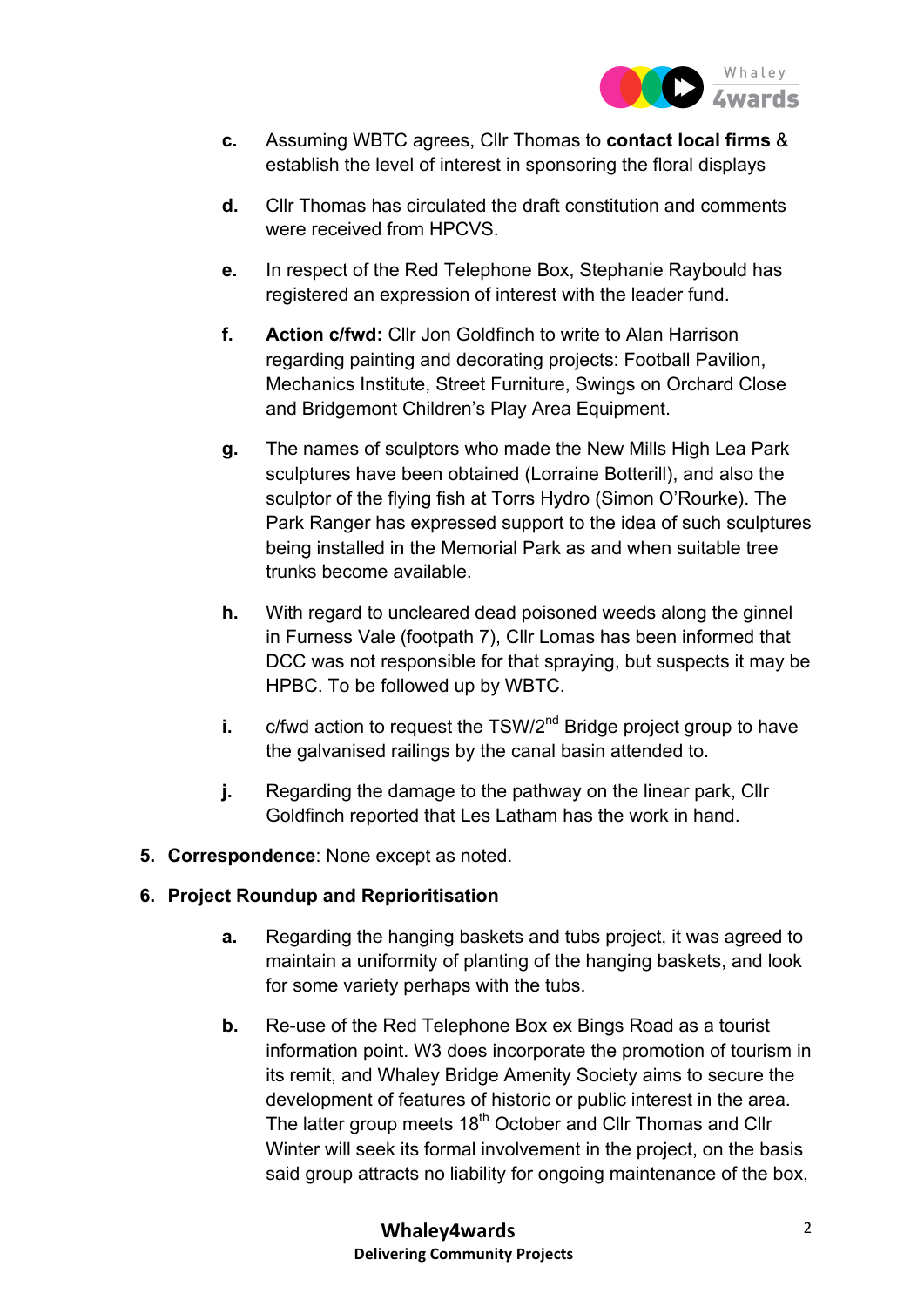

or otherwise. It was furthermore agreed to attempt to obtain such funding as is available from the Whaley Way programme.

Many similar projects have been carried out before (Ezra Garside subsequently circulated links to such examples).

As to location, the preferred site was either at the bottom of the station approach, across the road in front of the pet supply shop / fruit & vegetable shop or besides the existing BT box outside the Railway. Planning approval was likely to be necessary, and DCC Highways approval (that would not be necessary if situated on the council car park). Stephanie Raybould will seek advice from HPBC about the viability of these locations.

It was agreed to seek to mount displays in the windows, with the box kept locked. One side would be reserved for community groups (a Whaley Way requirement), and others for places of interest, local map, local businesses etc.

Costs would be incurred for these stages: Concept Design, Planning & Approvals, Extraction, Transport, Making Good, Restoration, Installation, Fitting Out (if any), Power and Maintenance.

Parties interested in involvement were: Cllr Goldfinch, Mary Nother, Barry Rudd, Stephanie Raybould, Cllr Lomas, Cllr Thomas and Cllr Winter.

Barry Rudd will investigate the cost of extraction & transport.

A possible contractor / partner in the restoration is Garie Bevan Coatings. Garie has restored the chains for Furness Vale War Memorial and will replace them week commencing 24/11/11. Cllr Lomas will approach Garie to check viability and for a quote (he has since indicated that he is able to execute the removal, restoration and relocation of the telephone box and will send a written estimate to Stephanie).

Cllr Lomas will also approach David Hodgson.

Cllr Thomas will submit the Whaley Way application form, if the Whaley Bridge Amenity Society agree to this.

**c.** Brookfield Pond – Paul Evans will get his disability team to undertake the litter picking and removal of any low hanging branches.